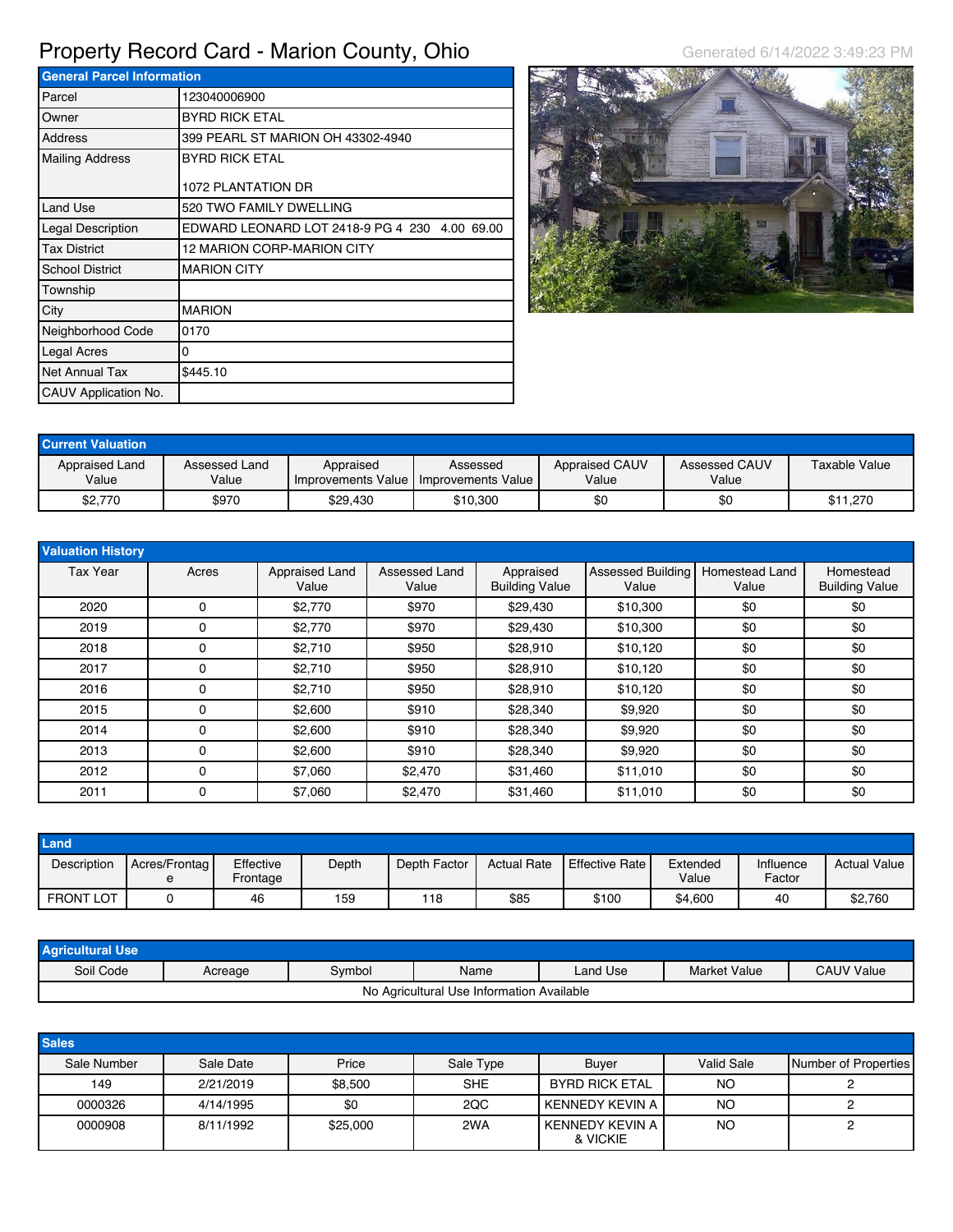| <b>Notes</b>        |      |                                                                                                                                       |
|---------------------|------|---------------------------------------------------------------------------------------------------------------------------------------|
| Note Type           | Card | <b>I</b> Notes                                                                                                                        |
| <b>ISALES NOTES</b> |      | 17/9/07 PR07-62 DUE TO 5% PENALTY CW<br>17/10/07 PENALTY GRANTED CW<br>2/21/19 #149 ETAL:AMY HUCKABA, PARC .7000 ALSO PART OF SALE RS |

| <b>Property Tax</b>        |            |         |            |         |             |         |  |  |  |
|----------------------------|------------|---------|------------|---------|-------------|---------|--|--|--|
|                            | Prior      | Int/Pen | First Half | Int/Pen | Second Half | Int/Pen |  |  |  |
| <b>Real Estate</b>         | \$257.68   | \$0.00  |            |         |             |         |  |  |  |
| Credit                     | (\$257.68) | \$0.00  |            |         |             |         |  |  |  |
| <b>Special Assessments</b> | \$1.16     | \$0.00  |            |         |             |         |  |  |  |
| Credit                     | (\$1.16)   | \$0.00  |            |         |             |         |  |  |  |
| Due                        |            |         |            | \$22.36 |             |         |  |  |  |

| <b>Tax History</b>                    |            |            |            |            |            |            |            |
|---------------------------------------|------------|------------|------------|------------|------------|------------|------------|
| <b>Tax Year</b>                       | 2021       | 2020       | 2019       | 2018       | 2017       | 2016       | 2015       |
| <b>Gross Charge</b>                   | \$674.28   | \$695.02   | \$695.02   | \$666.08   | \$672.84   | \$671.28   | \$660.52   |
| Reduction                             | (\$185.34) | (\$201.12) | (\$201.48) | (\$179.50) | (\$179.86) | (\$180.20) | (\$169.40) |
| Non-Business Credit                   | (\$43.84)  | (\$47.72)  | (\$47.70)  | (\$48.66)  | (\$49.30)  | (\$49.10)  | (\$49.12)  |
| Owner-Occupancy Credit                | \$0.00     | \$0.00     | \$0.00     | \$0.00     | \$0.00     | \$0.00     | \$0.00     |
| <b>Homestead Reduction</b>            | \$0.00     | \$0.00     | \$0.00     | \$0.00     | \$0.00     | \$0.00     | \$0.00     |
| <b>Penalties and Adjustments</b>      | \$22.26    | \$0.00     | \$0.00     | \$84.54    | \$73.03    | \$46.60    | \$39.04    |
| Recoupment                            | \$0.00     | \$0.00     | \$0.00     | \$0.00     | \$0.00     | \$0.00     | \$0.00     |
| <b>Net Annual Tax</b>                 | \$445.10   | \$446.18   | \$445.84   | \$437.92   | \$443.68   | \$441.98   | \$442.00   |
| <b>Delinquent Tax</b>                 | \$257.68   | \$0.00     | \$275.11   | \$5,146.65 | \$4,446.07 | \$3,774.60 | \$3,162.15 |
| <b>Special Assessments</b>            | \$2.00     | \$2.00     | \$2.00     | \$2.00     | \$2.00     | \$2.00     | \$2.00     |
| <b>Delinquent Special Assessments</b> | \$1.16     | \$0.00     | \$1.10     | \$1,176.44 | \$1,128.51 | \$1,082.43 | \$1,048.42 |

| <b>Projects</b>       |                                |        |      |
|-----------------------|--------------------------------|--------|------|
| <b>Project Number</b> | <b>Project Name</b>            | Amount | Year |
| 413                   | ) RIVER CONSERV DIST<br>SCIOTO | \$2.00 | 2021 |

| Residential               |       |
|---------------------------|-------|
| Year Built/Condition      | 1900P |
| Number of Stories         | $2+$  |
| Split Level               |       |
| <b>Total Living Area</b>  | 2295  |
| <b>Total Rooms</b>        |       |
| <b>Total Bedrooms</b>     |       |
| <b>Total Full Baths</b>   |       |
| <b>Total Half Baths</b>   |       |
| <b>Total Family Rooms</b> |       |